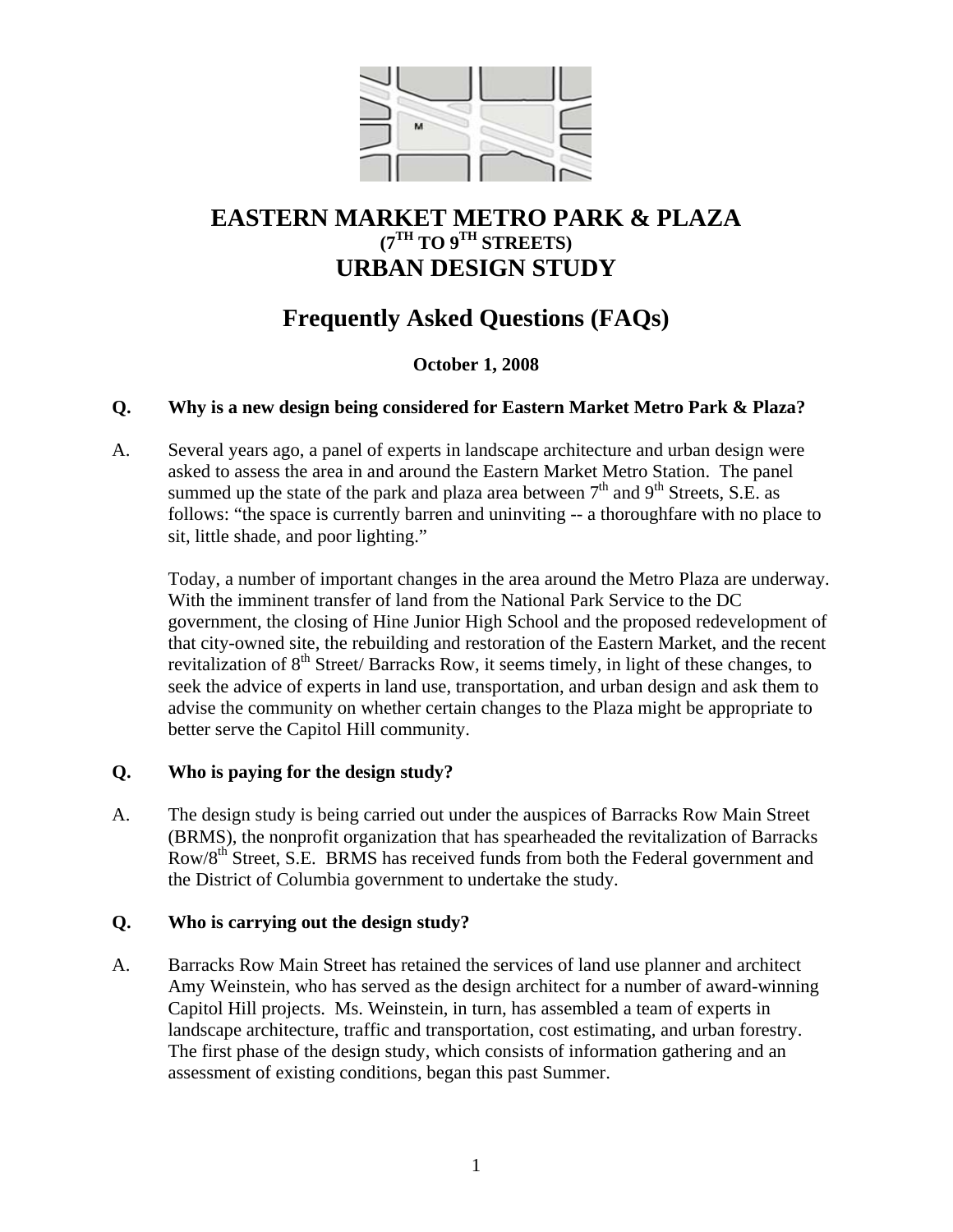#### **Q. When will be design study be completed?**

A. The second phase of the design study will begin in October. The schedule calls for completing the entire design study by the Summer of 2009.

### **Q. Is this a D.C. Government initiative?**

A. No, this is a community initiative. The design study has been organized by Barracks Row Main Street but it is being guided by a Task Force made up of representatives from a number of Capitol Hill community organizations, as well as residents who live nearby or adjacent to the park and plaza. As one would expect, D.C. Government officials have been briefed on the study and their input and suggestions have been and will be sought.

#### **Q. Can Barracks Row Main Street make unilateral decisions concerning the design study?**

A. No. From the beginning BRMS recognized that the study needed to be a community endeavor. Although BRMS is paying for the study, it included a provision in the agreement with the Weinstein Studio calling for the creation of a "Task Force to act as the primary client" to guide the work of the design team.

#### **Q. Who decided who should be on the Task Force?**

A. The agreement with Amy Weinstein and the Weinstein Studio states that the Task Force is to include representatives from relevant Capitol Hill community groups including, but not limited to: Barracks Row Main Street, the area's two Advisory Neighborhood Commissioners, the Capitol Hill Restoration Society, the Eastern Market Community Advisory Community, the Capitol Hill Association of Merchants and Professionals, the Market Row Street Merchants Association, and the Capitol Hill Business Improvement District. Each organization suggested a member to serve on the Task Force. The Task Force also includes four residents who live in the immediate vicinity of the Plaza.

A current list of the members of the Task Force is posted at the website: [www.capitolhilltownsquare.org](http://www.capitolhilltownsquare.org/)

## **Q. What are the responsibilities of the Task Force?**

A. The primary responsibility of the Task Force is to act as the client group to interact with the design team during the study, and to communicate pertinent information from the community to the design team and vice versa.

#### **Q. Will the Task Force have a say as to what specific design concepts are studied?**

A. Yes. The design team is now finishing up Phase I of the study, which consists of information gathering and an assessment of existing conditions. On October  $1<sup>st</sup>$ , the team will report what it has already learned at a community meeting at Tyler School. Subsequent to that meeting, the team will begin Phase II, which will entail developing a series of alternative design concepts for the Plaza area. During this phase of the study, the design team will interact on a regular basis with the Task Force and seek its input.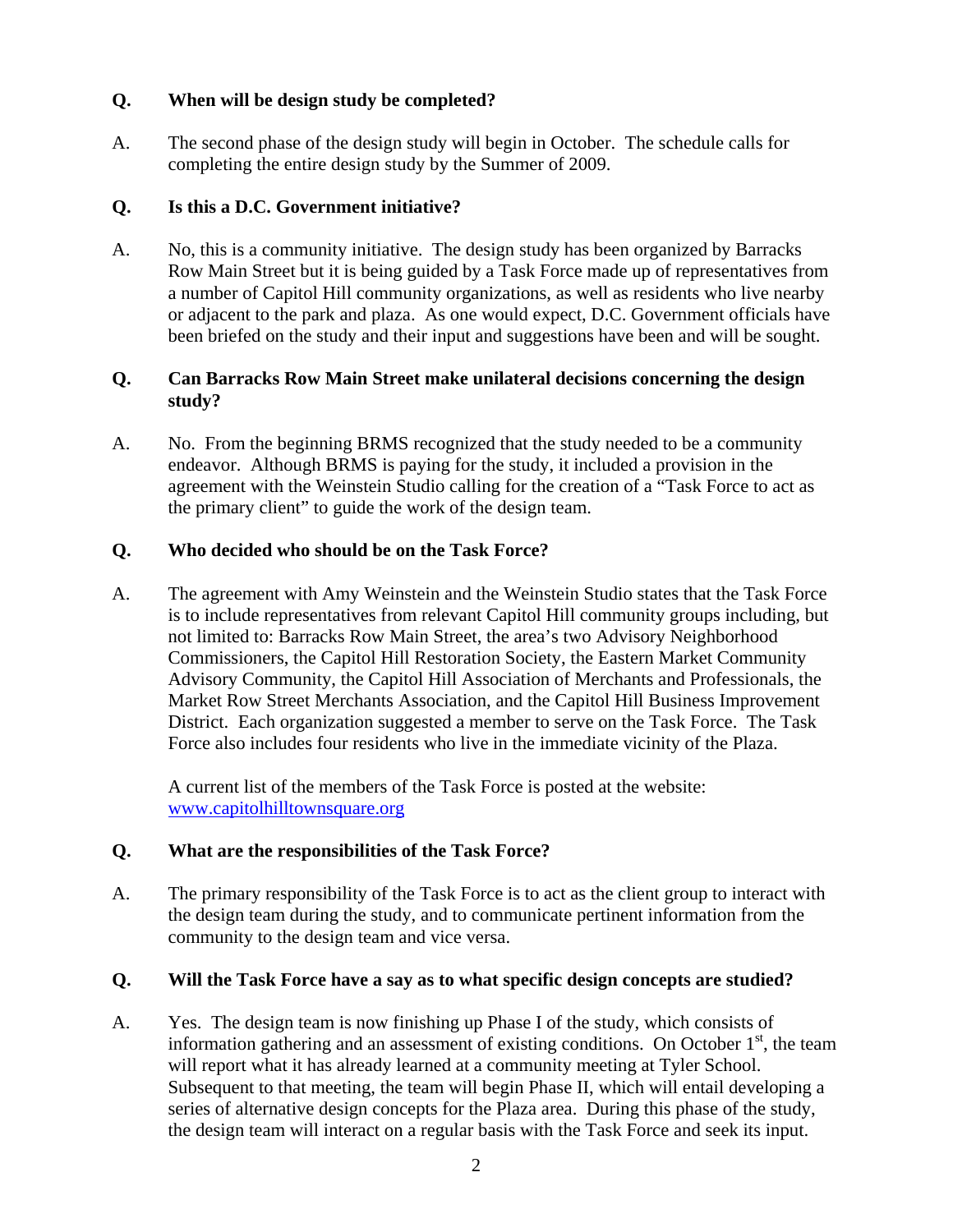#### **Q. When will there be another opportunity for community input and comments?**

A. The gathering of community input and comments will be an ongoing process through the Task Force. The members of the Task Force are responsible for communicating the interests and views of their respective constituents and communities to the design team, and the design team is responsible for communicating on a regular basis with the Task Force.

There also will be additional community meetings as the design team moves through the different phases of the project.

#### **Q. What will be the process following the October 1, 2008 community meeting?**

A. After the October  $1<sup>st</sup>$  community meeting, the design team will begin to define more specifically three alternative design concepts for the Plaza area. Each alternative will be studied in depth and presented to the Task Force for its review and comment. Subsequently, the Task Force's input will be incorporated into the three design concepts.

The design team then will conceptually budget and cost out each of the alternatives. The three concepts and their estimated costs will be presented to the Task Force along with the design team's analysis of the options.

The Task Force then will seek to reach consensus on a preferred alternative, which may include elements from several of the design concepts. The design team will prepare presentation materials for each of the three alternatives with the preferred alternative presented in greater detail. The presentation will explain how the study process led to the selection of a preferred alternative.

Presentations will be made to the Task Force, to the relevant DC and Federal Government agencies, and to the broader Capitol Hill community at one or more open forums. The design team's presentation also will be posted on the website.

The community's views and input will be sought. The design team then will incorporate the input it receives from the Task Force, government agencies, and the broader community and will further refine the preferred alternative and a conceptual construction budget. The study team will issue a final report outlining the preferred alternative in drawing and written form.

#### **Q. What happens after the design study's final report is released?**

A. Delivery of the final report will complete the contract with the Weinstein Studio. It then will be up to the community and the DC Government to decide what action to take. Any changes to the Plaza will require, in addition to the support of the DC and Federal governments, the approval of the Washington Metropolitan Area Transit Authority (WMATA), the National Capital Planning Commission, and the Commission on Fine Arts.